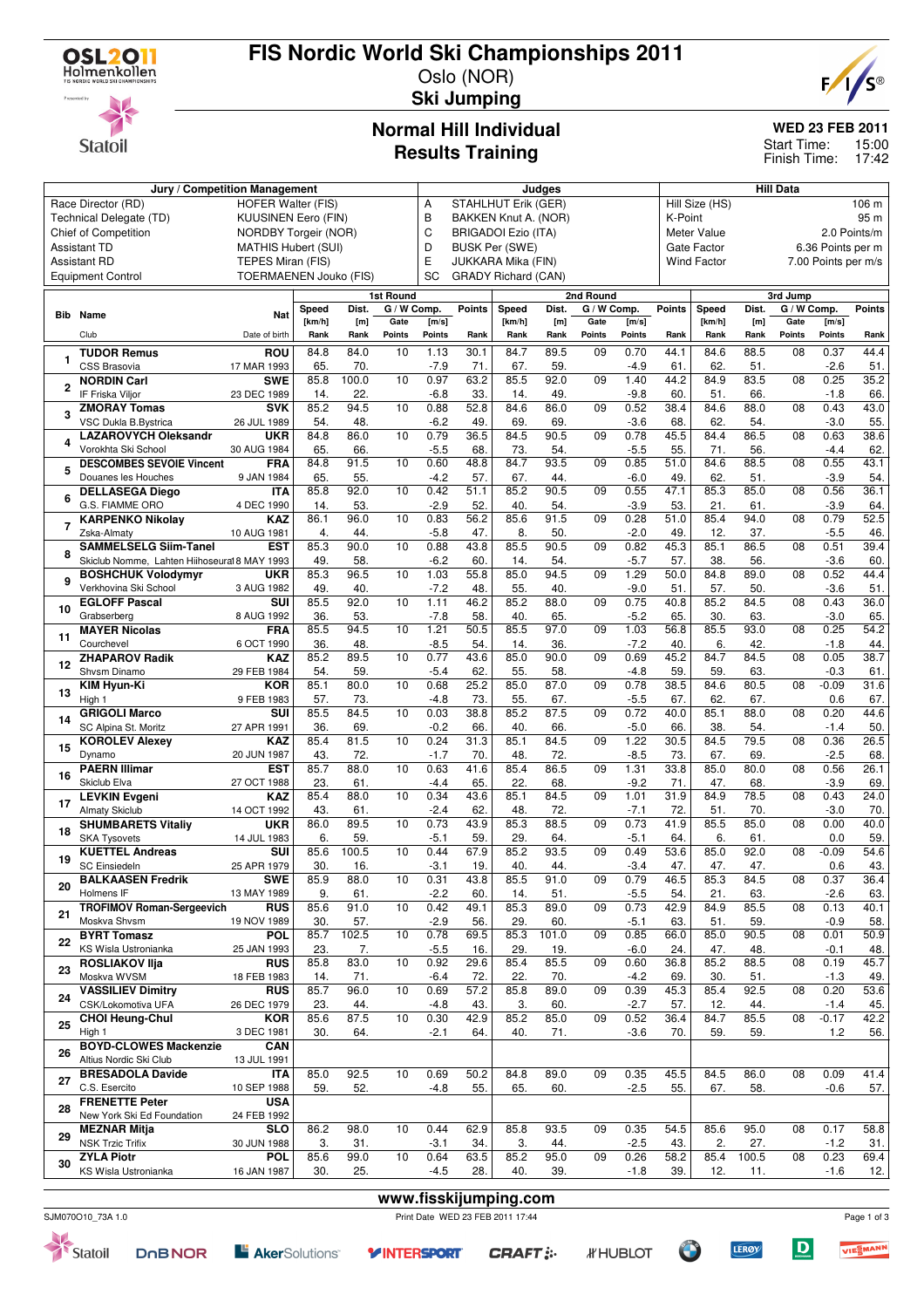

### **FIS Nordic World Ski Championships 2011** Oslo (NOR)



**Statoil** 

# **Ski Jumping**

# **Normal Hill Individual Results Training**

**WED 23 FEB 2011**

Start Time: 15:00 Finish Time: 17:42

|    |                                                           |                           | 1st Round   |              |             |                | 2nd Round         |             |              |                 | 3rd Jump       |               |             |                   |                 |                   |               |
|----|-----------------------------------------------------------|---------------------------|-------------|--------------|-------------|----------------|-------------------|-------------|--------------|-----------------|----------------|---------------|-------------|-------------------|-----------------|-------------------|---------------|
|    |                                                           |                           | Speed       | Dist.        | G / W Comp. |                | <b>Points</b>     | Speed       | Dist.        | G / W Comp.     |                | <b>Points</b> | Speed       | Dist.             | G / W Comp.     |                   | <b>Points</b> |
|    | <b>Bib</b> Name                                           | Nat                       | [km/h]      | [m]          | Gate        | [m/s]          |                   | [km/h]      | [m]          | Gate            | [m/s]          |               | [km/h]      | [ <sub>m</sub> ]  | Gate            | [m/s]             |               |
|    | Club                                                      | Date of birth             | Rank        | Rank         | Points      | Points         | Rank              | Rank        | Rank         | Points          | <b>Points</b>  | Rank          | Rank        | Rank              | Points          | Points            | Rank          |
| 31 | <b>ZOGRAFSKI Vladimir</b>                                 | <b>BUL</b>                | 85.3        | 100.0        | 10          | 0.48           | 66.6              | 84.6        | 98.0         | 09              | 0.38           | 63.3          | 84.5        | 102.0             | 08              | 0.55              | 70.1          |
|    | Samokov<br><b>HLAVA Lukas</b>                             | 14 JUL 1993<br><b>CZE</b> | 49<br>85.9  | 22.<br>100.5 | 10          | $-3.4$<br>0.88 | 21.<br>64.8       | 69<br>85.6  | 31.<br>98.0  | 09              | $-2.7$<br>0.23 | 32.<br>64.4   | 67.<br>85.4 | 8.<br>95.0        | $\overline{08}$ | $-3.9$<br>0.00    | 10.<br>60.0   |
| 32 | Dukla Liberec                                             | 10 SEP 1984               | 9.          | 16.          |             | $-6.2$         | 24.               | 8.          | 31.          |                 | $-1.6$         | 29            | 12.         | 27.               |                 | 0.0               | 28.           |
|    | <b>MORASSI Andrea</b>                                     | <b>ITA</b>                | 85.0        | 85.5         | 10          | 0.73           | 35.9              | 84.9        | 91.0         | 09              | $-0.38$        | 54.7          | 84.7        | 95.5              | 08              | 0.52              | 57.4          |
| 33 | C.S. Forestale                                            | 30 AUG 1988               | 59          | 68.          |             | $-5.1$         | 69                | 60          | 51.          |                 | 2.7            | 42            | 59          | 25.               |                 | $-3.6$            | 36.           |
| 34 | <b>SEDLAK Borek</b>                                       | <b>CZE</b>                | 85.7        | 97.0         | 10          | 0.45           | 60.9              | 85.5        | 90.5         | 09              | 0.15           | 49.9          | 85.4        | 94.5              | 08              | 0.27              | 57.1          |
|    | Dukla Liberec                                             | 15 JUN 1981               | 23.         | 38.          |             | $-3.1$         | 40.               | 14.         | 54.          |                 | $-1.1$         | 52            | 12.         | 31.               |                 | $-1.9$            | 37.           |
| 35 | <b>COLLOREDO Sebastian</b>                                | <b>ITA</b>                | 85.3        | 98.0         | 10          | 0.63           | 61.6              | 85.0        | 93.5         | $\overline{09}$ | 0.30           | 54.9          | 84.9        | 94.5              | $\overline{08}$ | 0.01              | 58.9          |
|    | G.S. Fiamme Gialle<br><b>DAMJAN Jernej</b>                | 9 SEP 1987<br><b>SLO</b>  | 49.<br>85.1 | 31.<br>98.5  | 10          | $-4.4$<br>0.39 | 38.<br>64.3       | 55.<br>84.6 | 44.<br>93.0  | 09              | $-2.1$<br>0.31 | 41.<br>53.8   | 51.<br>84.6 | 31.<br>93.5       | 08              | $-0.1$<br>0.12    | 30.<br>56.2   |
| 36 | SSK Costella Ilirija                                      | 28 MAY 1983               | 57.         | 27.          |             | $-2.7$         | 27.               | 69.         | 48.          |                 | $-2.2$         | 46.           | 62.         | 40.               |                 | $-0.8$            | 39.           |
|    | <b>TAKEUCHI Taku</b>                                      | <b>JPN</b>                | 85.5        | 100.5        | 10          | 0.85           | 65.0              | 85.4        | 99.5         | 09              | 0.43           | 66.0          | 85.1        | $\frac{97.0}{ }$  | $\overline{08}$ | 0.05              | 63.7          |
| 37 | Kitano Construction Corp. Ski Club 20 MAY 1987            |                           | 36.         | 16.          |             | $-6.0$         | 23.               | 22.         | 24.          |                 | $-3.0$         | 24.           | 38.         | 20.               |                 | $-0.3$            | 21.           |
| 38 | <b>YUMOTO Fumihisa</b>                                    | <b>JPN</b>                | 85.7        | 97.5         | 10          | 0.39           | 62.3              | 85.1        | 96.5         | 09              | 0.47           | 59.7          | 85.1        | 93.0              | 08              | 0.56              | 52.1          |
|    | Tokyo Biso Group Ski Team                                 | 23 APR 1984               | 23.         | 35.          |             | $-2.7$         | 36                | 48.         | 37.          |                 | $-3.3$         | 37.           | 38.         | 42.               |                 | $-3.9$            | 47.           |
| 39 | <b>MUOTKA OIII</b>                                        | <b>FIN</b>                | 85.8        | 96.5         | 10          | 0.43           | 60.0              | 85.6        | 100.5        | 09              | 0.45           | 67.9          | 85.3        | 96.0              | 08              | 0.30              | 59.9          |
|    | Ounasvaaran Hiihtoseura<br><b>AHONEN Janne</b>            | 14 JUL 1988<br><b>FIN</b> | 14.<br>86.6 | 40.<br>100.5 | 10          | $-3.0$<br>0.62 | 41<br>66.7        | 8.<br>85.9  | 20.<br>99.0  | 09              | $-3.1$<br>0.72 | 21<br>63.0    | 21.<br>85.7 | 24.<br>94.5       | $\overline{08}$ | $-2.1$<br>0.13    | 29.<br>58.1   |
| 40 | Lahden Hiihtoseura                                        | 11 MAY 1977               | 1.          | 16.          |             | $-4.3$         | 20                | 1.          | 27.          |                 | $-5.0$         | 33            | 1.          | 31.               |                 | $-0.9$            | 34.           |
|    | <b>KOIVURANTA Anssi</b>                                   | <b>FIN</b>                | 85.7        | 96.5         | 10          | 0.57           | 59.0              | 85.6        | 103.0        | 09              | 0.51           | 72.4          | 85.5        | 97.5              | 08              | 0.36              | 62.5          |
| 41 | Kuusamon Erä-Veikot                                       | 3 JUL 1988                | 23.         | 40.          |             | $-4.0$         | 42                | 8.          | 8.           |                 | $-3.6$         | 11.           | 6.          | 17.               |                 | $-2.5$            | 23.           |
| 42 | <b>TEPES Jurij</b>                                        | <b>SLO</b>                | 86.1        | 98.0         | 10          | 0.23           | 64.4              | 85.5        | 94.5         | 09              | 0.78           | 53.5          | 85.1        | 89.5              | 08              | 0.73              | 43.9          |
|    | SD Dolomiti                                               | 14 FEB 1989               | 4.          | 31.          |             | $-1.6$         | 26                | 14.         | 40.          |                 | $-5.5$         | 48.           | 38.         | 49.               |                 | $-5.1$            | 53.           |
| 43 | <b>FREITAG Richard</b>                                    | <b>GER</b>                | 85.8        | 86.0         | 10          | 0.70           | 37.1              | 85.6        | 99.5         | $\overline{09}$ | 0.66           | 64.4          | 85.3        | 94.0              | $\overline{08}$ | 0.37              | 55.4          |
|    | SG Nickelhuette Aue<br><b>HULA Stefan</b>                 | 14 AUG 1991<br><b>POL</b> | 14.<br>85.3 | 66.<br>97.5  | 10          | $-4.9$<br>0.45 | 67<br>61.9        | 8.<br>85.1  | 24.<br>99.0  | 09              | $-4.6$<br>0.98 | 29<br>61.1    | 21.<br>84.5 | 37.<br>93.5       | 08              | $-2.6$<br>0.25    | 41.<br>55.2   |
| 44 | SSR LZS SOKOL Szczyrk                                     | 29 SEP 1986               | 49.         | 35.          |             | $-3.1$         | 37.               | 48.         | 27.          |                 | $-6.9$         | 36.           | 67.         | 40.               |                 | $-1.8$            | 42.           |
|    | <b>KORNILOV Denis</b>                                     | <b>RUS</b>                | 85.5        | 102.5        | 10          | 0.29           | 73.0              | 85.1        | 99.5         | 09              | 0.48           | 65.6          | 84.9        | $\overline{97.5}$ | 08              | $-0.11$           | 65.8          |
| 45 | Sdushor N. Novgorod Dinamo                                | 17 AUG 1986               | 36          | 7.           |             | $-2.0$         | 8.                | 48          | 24.          |                 | $-3.4$         | 26.           | 51.         | 17.               |                 | 0.8               | 16.           |
| 46 | <b>JANDA Jakub</b>                                        | <b>CZE</b>                | 85.5        | 101.5        | 10          | 0.37           | 70.4              | 85.4        | 102.0        | 09              | 0.89           | 67.8          |             |                   |                 |                   |               |
|    | Dukla Liberec                                             | 27 APR 1978               | 36.         | 13.          |             | $-2.6$         | 15.               | 22.         | 12.          |                 | $-6.2$         | 22.           |             |                   |                 |                   |               |
| 47 | <b>BODMER Pascal</b><br>SV Messstetten                    | GER<br>4 JAN 1991         | 85.8<br>14. | 98.0<br>31.  | 10          | 0.38<br>$-2.7$ | 63.3<br>32.       | 85.4<br>22. | 98.0<br>31.  | 09              | 0.49<br>$-3.4$ | 62.6<br>34.   | 85.5<br>6.  | 98.0<br>16.       | 08              | 0.41<br>$-2.9$    | 63.1          |
|    | <b>HAPPONEN Janne</b>                                     | <b>FIN</b>                | 86.0        | 94.0         | 10          | 0.11           | $\overline{57.2}$ | 85.9        | 101.5        | 09              | 0.59           | 68.9          | 85.6        | 96.5              | 08              | $-0.23$           | 22.<br>64.6   |
| 48 | Puijon Hiihtoseura                                        | 18 JUN 1984               | 6.          | 50.          |             | $-0.8$         | 43.               | 1.          | 16.          |                 | $-4.1$         | 18            | 2.          | 23.               |                 | 1.6               | 19.           |
| 49 | <b>SCHMITT Martin</b>                                     | <b>GER</b>                | 85.9        | 102.5        | 10          | 0.25           | 73.2              | 85.4        | 98.5         | 09              | 0.32           | 64.8          | 85.3        | 68.0              | 08              | 0.24              | 4.3           |
|    | <b>SC Furtwangen</b>                                      | 29 JAN 1978               | 9.          | 7.           |             | $-1.8$         | 7.                | 22.         | 29.          |                 | $-2.2$         | 28            | 21.         | 71.               |                 | $-1.7$            | 71.           |
| 50 | <b>MATURA Jan</b>                                         | <b>CZE</b>                | 85.4        | 95.0         | 10          | 0.40           | 57.2              | 85.6        | 102.5        | 09              | 0.35           | 72.5          | 85.3        | 94.5              | 08              | $-0.19$           | 60.3          |
|    | Dukla Liberec<br><b>CHEDAL Emmanuel</b>                   | 29 JAN 1980<br><b>FRA</b> | 43.<br>86.0 | 46.<br>97.5  | 10          | $-2.8$<br>0.51 | 43.<br>61.4       | 8.<br>85.5  | 9.<br>96.0   | 09              | $-2.5$<br>0.03 | 10.<br>61.8   | 21.<br>85.4 | 31.<br>94.5       | 08              | 1.3<br>$-0.16$    | 25.<br>60.1   |
| 51 | <b>SC Courchevel</b>                                      | 15 JAN 1983               | 6.          | 35.          |             | $-3.6$         | 39                | 14.         | 38           |                 | $-0.2$         | 35.           | 12.         | 31.               |                 | 1.1               | 26.           |
|    | <b>TOCHIMOTO Shohei</b>                                   | JPN                       | 85.7        | 97.0         | 10          | 0.07           | 63.5              | 85.1        | 91.0         | 09              | $-0.32$        | 54.2          | 85.2        | 92.5              | $\overline{08}$ | $-0.20$           | 56.4          |
| 52 | Snow Brand Ski Team                                       | 21 DEC 1989               | 23.         | 38.          |             | $-0.5$         | 28                | 48          | 51.          |                 | 2.2            | 44.           | 30.         | 44.               |                 | 1.4               | 38.           |
| 53 | <b>PREVC Peter</b>                                        | <b>SLO</b>                | 85.9        | 91.5         | 10          | 0.26           | 51.2              | 85.3        | 89.0         | 09              | 0.56           | 44.1          | 85.5        | 94.5              | 08              | 0.05              | 58.7          |
|    | SK Triglav Kranj                                          | 20 SEP 1992               | 9.          | 55.          |             | $-1.8$         | 51                | 29.         | 60           |                 | $-3.9$         | 61.           | 6.          | 31.               |                 | $-0.3$            | 32.           |
| 54 | <b>KASAI Noriaki</b><br>Tsuchiya Home Ski Team            | <b>JPN</b>                | 85.6<br>30. | 101.0<br>15. | 10          | 0.51<br>$-3.6$ | 68.4<br>18.       | 84.9<br>60. | 101.5<br>16. | 09              | 0.68<br>$-4.8$ | 68.2<br>20.   | 85.0<br>47. | 97.0              | 08              | $-0.24$<br>1.7    | 65.7<br>17.   |
|    | <b>KRANJEC Robert</b>                                     | 6 JUN 1972<br><b>SLO</b>  | 85.8        | 100.5        | 10          | 0.70           | 66.1              | 85.7        | 105.0        | 09              | 0.32           | 77.8          | 85.4        | 20.<br>95.5       | 08              | $-0.14$           | 62.0          |
| 55 | SK Triglav Kranj                                          | 16 JUL 1981               | 14.         | 16.          |             | $-4.9$         | 22.               | 6.          | 2.           |                 | $-2.2$         | 4.            | 12.         | 25.               |                 | 1.0               | 24.           |
| 56 | <b>KARELIN Pavel</b>                                      | <b>RUS</b>                | 85.2        | 98.5         | 10          | 0.65           | 62.5              | 85.2        | 98.0         | 09              | 0.16           | 64.9          | 85.1        | 97.0              | 08              | $-0.14$           | 65.0          |
|    | Nizhniy Novgorod                                          | 27 APR 1990               | 54.         | 27.          |             | $-4.5$         | 35.               | 40.         | 31.          |                 | $-1.1$         | 27.           | 38.         | 20.               |                 | 1.0               | 18.           |
| 57 | <b>BARDAL Anders</b>                                      | <b>NOR</b>                | 85.9        | 102.5        | 10          | 0.86           | 69.0              | 85.8        | 101.5        | 09              | 0.41           | 70.1          | 85.5        | 102.5             | $\overline{08}$ | 0.07              | 74.5          |
|    | Steinkjer Skiklubb/Tronderhopp<br><b>NEUMAYER Michael</b> | 24 AUG 1982<br><b>GER</b> | 9.<br>85.4  | 7.<br>99.5   |             | $-6.0$         | 17.<br>63.4       | 3.<br>85.3  | 16.<br>98.0  | 09              | $-2.9$<br>0.30 | 16.<br>63.9   | 6.          | 5.<br>92.5        | 08              | $-0.5$<br>$-0.07$ | 6.            |
| 58 | SK Berchtesgaden                                          | 15 JAN 1979               | 43.         | 24.          | 10          | 0.80<br>$-5.6$ | 30.               | 29.         | 31.          |                 | $-2.1$         | 31.           | 85.1<br>38. | 44.               |                 | 0.5               | 55.5<br>40.   |
|    | <b>ROMOEREN Bjoern Einar</b>                              | <b>NOR</b>                | 84.8        | 95.0         | 10          | 0.52           | 56.4              | 84.8        | 102.0        | 09              | 0.28           | 72.0          | 84.9        | 100.0             | 08              | 0.07              | 69.5          |
| 59 | Oevrevoll Hosle IL                                        | 1 APR 1981                | 65.         | 46.          |             | $-3.6$         | 46.               | 65.         | 12.          |                 | $-2.0$         | 14.           | 51.         | 13.               |                 | $-0.5$            | 11.           |
| 60 | <b>UHRMANN Michael</b>                                    | <b>GER</b>                | 85.6        | 98.5         | 10          | 0.51           | 63.4              | 85.2        | 94.5         | 09              | 0.70           | 54.1          | 85.2        | 94.0              | 08              | $-0.10$           | 58.7          |
|    | WSV DJK Rastbuechl                                        | 16 SEP 1978               | 30.         | 27.          |             | $-3.6$         | 30.               | 40.         | 40.          |                 | $-4.9$         | 45.           | 30.         | 37.               |                 | 0.7               | 32.           |
| 61 | <b>JACOBSEN Anders</b>                                    | <b>NOR</b>                | 85.8        | 102.0        | 10          | 0.30           | 71.9              | 85.3        | 98.5         | 09              | $-0.23$        | 68.6          | 85.2        | 102.0             | 08              | $-0.05$           | 74.3          |
|    | Ringkollen Skiklubb<br><b>KOUDELKA Roman</b>              | 17 FEB 1985<br><b>CZE</b> | 14.<br>85.4 | 11.<br>99.0  | 10          | $-2.1$<br>0.46 | 12.<br>64.8       | 29.<br>85.3 | 29.<br>100.0 | 09              | 1.6<br>0.43    | 19.<br>67.0   | 30.<br>84.8 | 8.<br>95.0        | 08              | 0.3<br>$-0.02$    | 7.<br>60.1    |
| 62 | LSK Lomnice nad Popelkov                                  | 9 JUL 1989                | 43.         | 25.          |             | $-3.2$         | 24.               | 29.         | 22.          |                 | $-3.0$         | 23.           | 57.         | 27.               |                 | 0.1               | 26.           |
|    | <b>ITO Daiki</b>                                          | <b>JPN</b>                | 85.8        | 103.5        | 10          | 0.62           | 72.7              | 85.5        | 104.0        | 09              | 0.53           | 74.3          | 85.1        | 99.0              | $\overline{08}$ | $-0.12$           | 68.8          |
| 63 | Snow Brand Ski Team                                       | 27 DEC 1985               | 14.         | 2.           |             | $-4.3$         | 9.                | 14.         | 7.           |                 | $-3.7$         | 8.            | 38.         | 14.               |                 | 0.8               | 14.           |